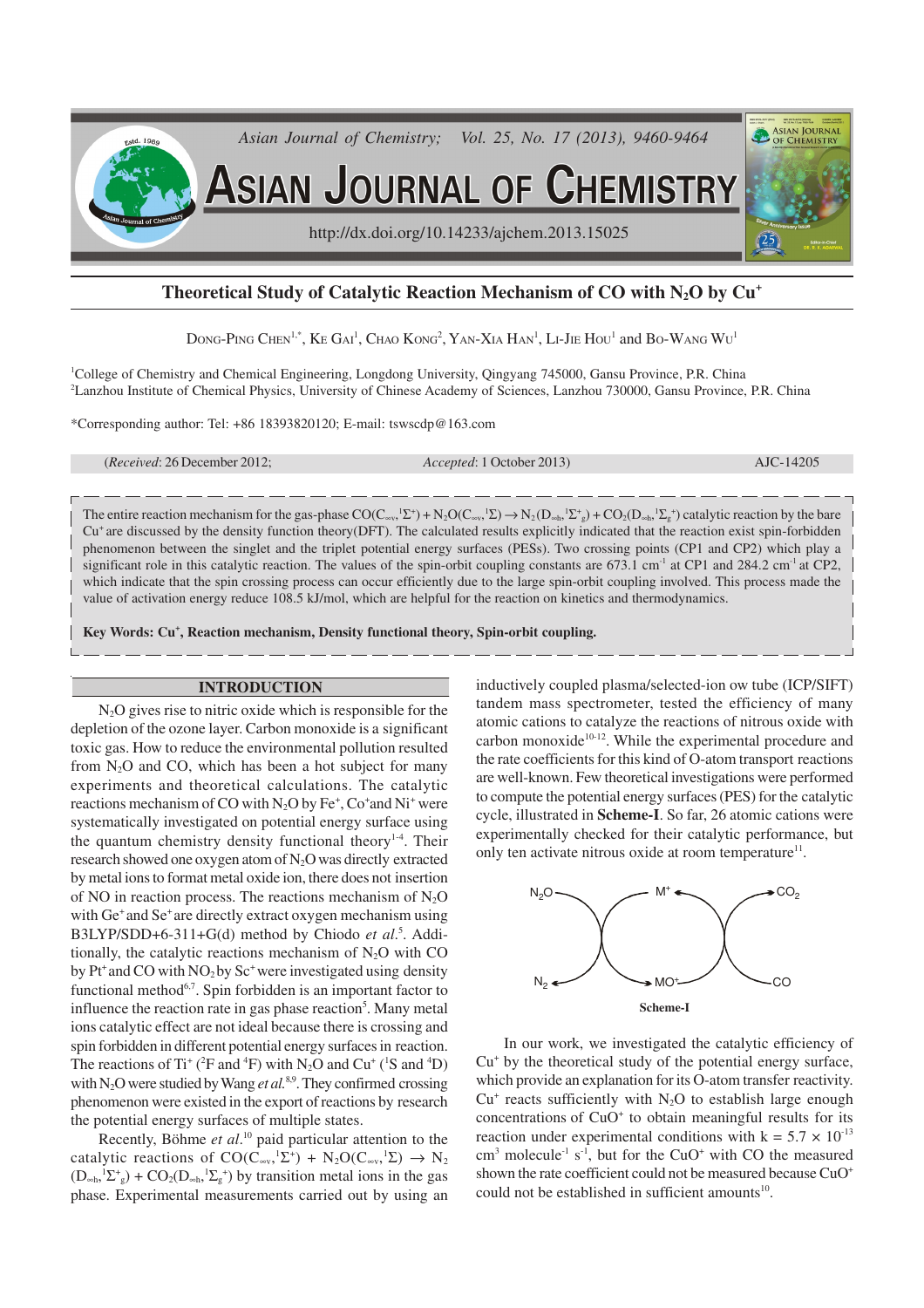In this paper we will report the detailed mechanisms of the reactions  $Cu/N<sub>2</sub>O/CO$  by using DFT. Calculated results are expected to check experimental findings and to give new suggestions that could not be reached experimentally under the considered conditions.

## **COMPUTATIONAL METHOD**

The calculations were performed using the Gaussian03 program package<sup>13</sup>. At the indicated levels of theory, full geometry optimizations and frequency calculations were performed to verify the nature of the minima and evaluate zero-point energies. The fully optimized geometries and the vibrational frequencies have been determined using the spinunrestricted three-parameter hybrid<sup>14</sup> B3LYP density method<sup>15</sup> and a standardized 6-311G basis set was used together with polarization  $(2d)$  and diffuse  $(+)$  function<sup>16</sup>. All stationary points are characterized by vibrations are included. The transition state structures all represent saddle points, characterized by one negative eigenvalue of the hessian matrix. To ensure the reliability of the reaction path, the pathways between the transition structures and their corresponding minima have been characterized by the internal reaction coordinate (IRC) calcu $lations<sup>17,18</sup>$ .

The natural population analysis had been made by using the natural bond orbital  $(NBO)^{19}$  option as implemented in Gaussian 03.

In order to locate the crossing points (CPs) between the two potential energy surfaces (PESs) of different spin states, the procedure used by Heinemann *et al.*<sup>20</sup> was selected. We performed single-point energy calculations of the septet state as a function of the structural change along the IRC of the quintet state and *vice versa*<sup>21,22</sup>.

Since in the case of the nickel catalyzed reaction we were interested also in the spin-orbit coupling (SOC) interaction which lend approximate one-electron spin-orbit coupling calculations have been carried out with the GAMESS<sup>23</sup> suit of programs in the version of 2007, using the effective oneelectron SO operator $24$ , in the following equation:

$$
H_{SO} = \frac{a^2}{2} \sum_{i} \sum_{k} \left( \frac{Z_K^*}{r_{jk}^3} \right) (S_i \times L_{ik}) = \sum_{i} h_i (Z^*) \frac{a^2}{2} = \frac{e^2 h}{4 \pi m_e^2 c^2}
$$

where  $L_{ik}$  and  $S_i$  are the orbital and spin angular momentum operators for an electron i in the framework of the nuclei, indexed by K. To account for the missing two-electron part of the Hamiltonian, the nuclear charge  $Z_K$  is replaced by an effective parameter,  $Z_K^*$ , which can be taken as the screened nuclear charge.

## **RESULTS AND DISCUSSION**

**Overall of the stationary points:** The optimized geometries for the stationary points at both the singlet and the triplet electronic states are depicted in Fig. 1, transition vectors are shown with arrows in the TS structures. Fig. 2 shows the schematic reaction mechanism with the relative energies of the reactants, intermediates species,TSs and products obtained at UB3LYP level. For all cited single-point energies are performed with UB3LYP/6-311++G(3df,3pd), zero-point energy (ZPE) corrections are included.



Fig. 1. Optimized geometries of various species in reaction. (bond length in Å, bond angles in degree)



Fig. 2. Diagram of PESs for the reaction on the both spin states

There distinctly corresponsive courses are as follows: when  $Cu^{+}$  reacts with  $N_{2}O$ , depending on the orientation of the approaching N<sub>2</sub>O with respect to Cu<sup>+</sup>. Firstly, attack *via* O leads to format CuO<sup>+</sup> and N<sub>2</sub>. Secondly, attack *via* N-end leads to format  $CuN_2^+$  and O atom. Finally,  $Cu^+$  in the <sup>3</sup>D state can also reacts with  $N_2O$  *via* the central nitrogen to insert the bond of  $O-N_2(N_2)$  indicates the second N atom, the others are the same means) to format  $[OCuNN]$ <sup>+25</sup>. In this paper, we mainly discussed this reaction course of O-end attack, because [OCuNN]<sup>+</sup> and CuN<sub>2</sub><sup>+</sup> have no catalytic performance. As shown in Figs. 1 and 2,  $Cu^+$  attack the N<sub>2</sub>O on the O-end to form the corresponding  $[Cu-ONN]^+$  complexes  ${}^1$ IM1 and  ${}^3$ IM1 for singlet and triplet states. The first intermediate <sup>1</sup>IM1 and <sup>3</sup>IM1 structures are planar  $(C_s$  symmetry) and electronic states are  ${}^{1}$ A and  ${}^{3}$ A. Along the reaction pathway,  ${}^{1}$ IM1 direct divided into  ${}^{1}CuO^{+}$  and N<sub>2</sub>,  ${}^{3}$ IM1 convert into products  ${}^{3}CuO^{+}$  and N<sub>2</sub> by <sup>3</sup>TS. <sup>1</sup>CuO<sup>+</sup> and <sup>3</sup>CuO<sup>+</sup> attack the C-end of CO to form the corresponds <sup>1</sup>IM2 and <sup>3</sup>IM2. <sup>1</sup>IM2 and <sup>3</sup>IM2 convert the <sup>1</sup>IM3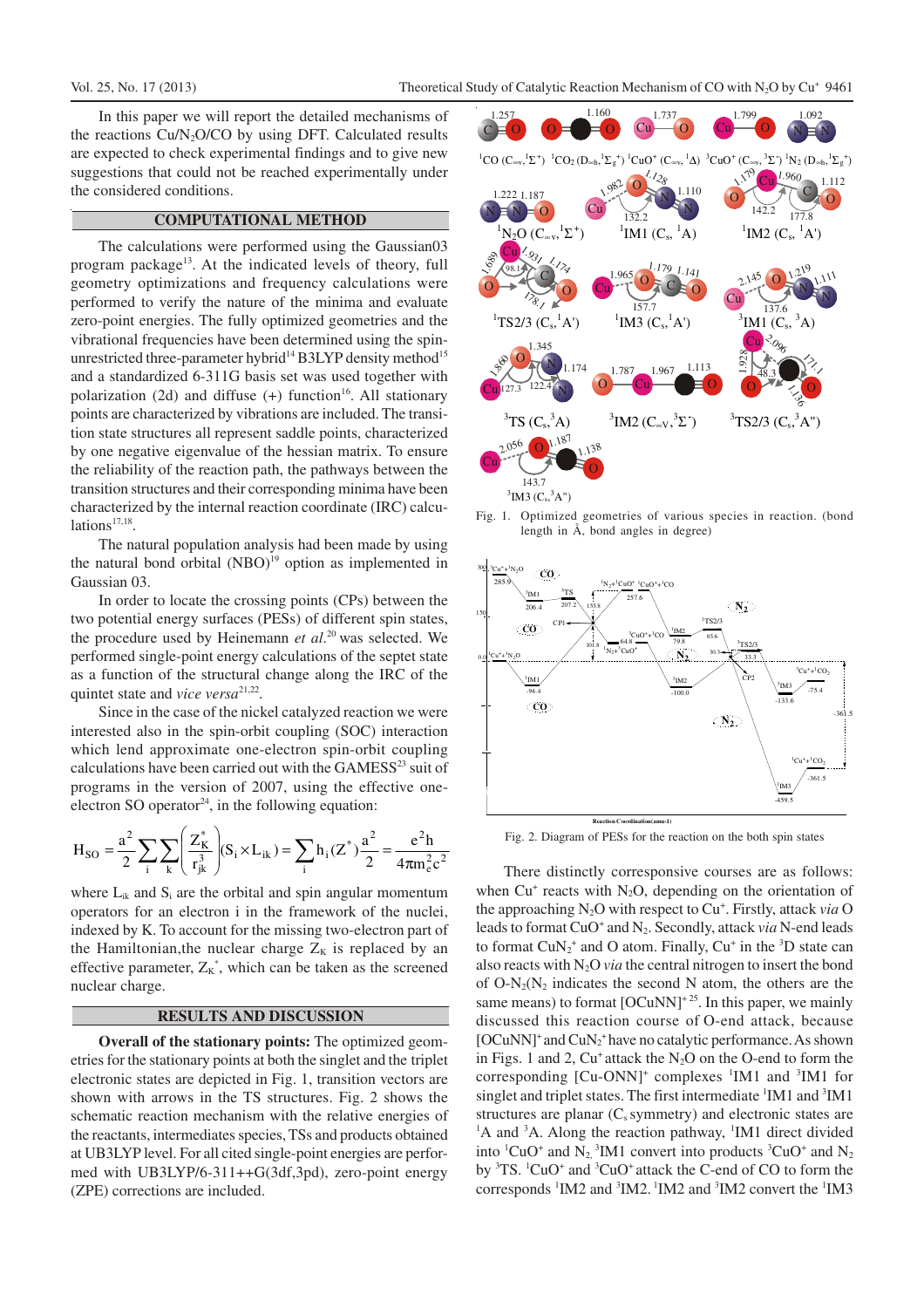and <sup>3</sup>IM3 *via* an important transition structure <sup>1</sup>TS2/3 and <sup>3</sup>TS2/3, respectively. <sup>1</sup>IM3 and <sup>3</sup>IM3 can be viewed as product complexes which separated  $Cu<sup>+</sup>$  and  $CO<sub>2</sub>$ .

#### **Reaction mechanism**

**Calculation of the O-atom affinities:**From the potential energy diagram of the reaction in Fig. 2 (**Scheme-I**), it can be showed that an important role was played by metal cation  $Cu<sup>+</sup>$ in the reaction of N<sub>2</sub>O (<sup>1</sup>Σ<sup>+</sup>) + CO (<sup>1</sup>Σ<sup>+</sup>) — N<sub>2</sub>(<sup>1</sup>Σ<sub>g</sub><sup>+</sup>) +  $CO_2(^1\Sigma_g^+)$  catalytic action. We may conclude that this reaction relates to metal cation's ability of O capture. To depict the ability of O capture, the O-atom affinities (OA) of Cu<sup>+</sup> is defined as follow:  $OA(Cu^+) = IE(Cu) + D_{298}(Cu-O) - IE(CuO)$ , which consults the method in the ion-molecule reactions of Cu<sup>+</sup> and CuO<sup>+</sup>in **Scheme-II**<sup>26</sup>:



The results in two spin states show in follow: OA  $(^1Cu^+)$  $= 204.5$  kJ mol<sup>-1</sup>, OA (<sup>3</sup>Cu<sup>+</sup>) = 451.9 kJ mol<sup>-1</sup>, OA (ON) = 197.0 kJ mol<sup>-1</sup> and OA (CO) = 527.5 kJ mol<sup>-1</sup>. Thus in high spin state and low spin state OA (Cu<sup>+</sup>) are larger OA (ON) and less than OA (CO). This shows that  $Cu<sup>+</sup>$  can captures O atom from  $N_2O$  to give  $CuO^+$  and  $CuO^+$  transfers difficultly the oxygen atom to  $CO$  to produce  $CO<sub>2</sub>$  and  $Cu<sup>+</sup>$ . Furthermore, the calculated OA  $(^1Cu^+)$  and OA (ON) energy are a small larger than the experimental value ( $156.5 \pm 14.6$  and  $167.2 \pm 0.08$  kJ  $mol<sup>-1</sup>$ ) and the calculated OA (CO) energy is a small little than the experimental value  $(532.6 \pm 0.08 \text{ kJ mol}^{-1})^{10}$ . This shows that the calculated results are in good agreement experimental values. All in all, the conclusion about the entire reaction mechanism that we have drawn is credible.

**Orbital aspects:** An analysis of molecular orbital at the UB3LYP/6-311+G(2d) level reveals the important orbital interactions at the initial complexes, which are shown in Figs. 3 and 4. The molecular orbital of  $N_2O$  show that the HOMO is a  $2\pi$  bond orbit which is anti-bond with the N-O bond but bond to the N-N bond. The LUMO is a  $3\pi$ \*-orbit with antibond to the N-O and N-N bond. As in the  $\rm{^{1}IM1(^{3}IM1)}$ , the  $O-N_1-N_2$  system remains linear, but the Cu-O-N<sub>1</sub> angle is bent. These structural parameters can be rationalized by looking at the orbital interactions between the  ${}^{1}Cu^{+}(3d^{10}4s^{0})$  ion and N<sub>2</sub>O, shown in Fig. 3. Apart from a small electrostic and polarized terms, the primary reason for the bent Cu-O-N<sub>1</sub> angle is a  $\sigma$ electron donating interaction between the  $N_2O$  HOMO orbit and the  ${}^{1}Cu+3dz^{2}$  empty orbit (Fig. 3a). On the other hand, the interaction between the  ${}^{1}Cu^{+}$  4s orbit and the LUMO orbit of N2O in-plane, which is lead to the formation of back-donation (Fig. 3b). Additionally, the Cu-O bond length of  ${}^{1}$ IM1 is shorter than in the excited state Cu-O bond, because of the absence of 4s-ligand repulsion. The molecular orbitals of CO show that the HOMO is a 2σ-orbit which is antibond with the C-O bond (Fig. 3c) and the LUMO is a  $2\pi$ \*-orbit with antibond to the C-O bond (Fig. 3d). As shown in Fig. 4a, the lowest-lying valence orbits of  ${}^3CuO^+({}^3\Sigma^-, 2\sigma^21\pi^41\delta^43\sigma^22\pi^24\sigma^0)$  ion are the



Fig. 3. A. σ [Cu 3d<sub>z</sub><sup>2</sup>-N<sub>2</sub>O HOMO-in-plane] interaction, B. σ [Cu 4s-N2O LUMO-in-plane]. C. CO HOMO. D.CO LUMO

2σ and  $1\pi$  orbits. The  $2\pi$  and  $1\pi$  orbits have significant electron density on both atoms and strong bond. Above these, but very close in energy, lie the non-bond metal-centered  $1\delta$ ,  $3\pi$  orbits and the weakly antibond  $2\pi$ . The lowest-unoccupied molecular orbit (4 $\sigma$ ) is mostly antibond. So the LUMO (4 $\sigma$ ) of <sup>3</sup>CuO<sup>+</sup> interact mainly with the CO HOMO  $(2\sigma)$  and the HOMO  $(2\pi)$  of <sup>3</sup>CuO<sup>+</sup> interact mainly with the CO LUMO  $(2\pi^*)$ . The result of interaction is that <sup>3</sup>IM1 is linear structure. Fig. 4b also shows the lowest-lying valence orbits of  ${}^{1}CuO^{+}({}^{1}\Delta,$  $2\sigma^2 1\pi^4 1\delta^4 3\sigma^2 2\pi^2 2\pi^0$  ions LUMO (2π) and HOMO (2π) interact mainly with the CO HOMO ( $2\sigma$ ) and LUMO ( $2\pi$ <sup>\*</sup>), respectively. The result of interaction is which <sup>1</sup>IM2 is curving structure and the angle of C-Cu-<sup>2</sup>O is 142.2º. According to the above orbital analysis, the conclusion we have drawn is in agreement with the theoretical results which we have calculated.



Fig. 4. Molecule orbitals of <sup>1-3</sup>CuO<sup>+</sup>

**Charge aspects:** To emphasize the importance of charge transfer, the NBO (natural bond orbital) analysis are showed in Table-1 for some key points. The results show that the values of the NBO charge of Cu are from 0.962 (<sup>1</sup>IM1) to 1.045 (CP1) and then to  $1.274$  (<sup>1</sup>CuO<sup>+</sup>), from 0.921 (<sup>3</sup>IM2) to  $1.128$  (CP2) and then to  $0.984$  ( ${}^{1}$ IM3). To further understand more detailed information on the net charge transfer (CT) processes can be estimated by second-order perturbation theory ( $E(2) = -2 <$ σlÊlσ\* > /ε<sub>σ\*</sub>-ε<sub>σ</sub>)<sup>27</sup>. In the <sup>1</sup>IM1, n<sub>o</sub>  $\rightarrow$  σ<sub>N<sub>1</sub>-N<sub>2</sub> (n<sub>o</sub> indicates the</sub> lone pair of the O atom, the others are the same means) interaction between the oxygen lone pair and the  $N_1-N_2$  antibond  $\pi^*$  orbit is seen to give the strongest stabilization, 33.07 kJ mol<sup>-1</sup>. In the CP1, the intermolecular CT occurs obviously between the lone pair of O(electron donor) and the Cu antiorbit (electron acceptor)  $n_0 \rightarrow n^*_{Cu}$ , corresponding to the secondorder perturbation energies,  $E(2)$ , 14.40 kJ mol<sup>-1</sup>. In the  ${}^{3}$ IM2,  $n_{O_2} \rightarrow \sigma^*_{Cu-N}$  interaction between the second oxygen lone pair and the antibond  $\pi^*$  orbit of Cu-N is seen to give the strongest stabilization, 125.1 kJ mol<sup>-1</sup>. In the CP2,  $\sigma_{O_2 C} \rightarrow n^*_{Cu}$ , interaction between the  $C$ -O<sub>2</sub>  $\pi$  bond orbit and the atomic empty orbits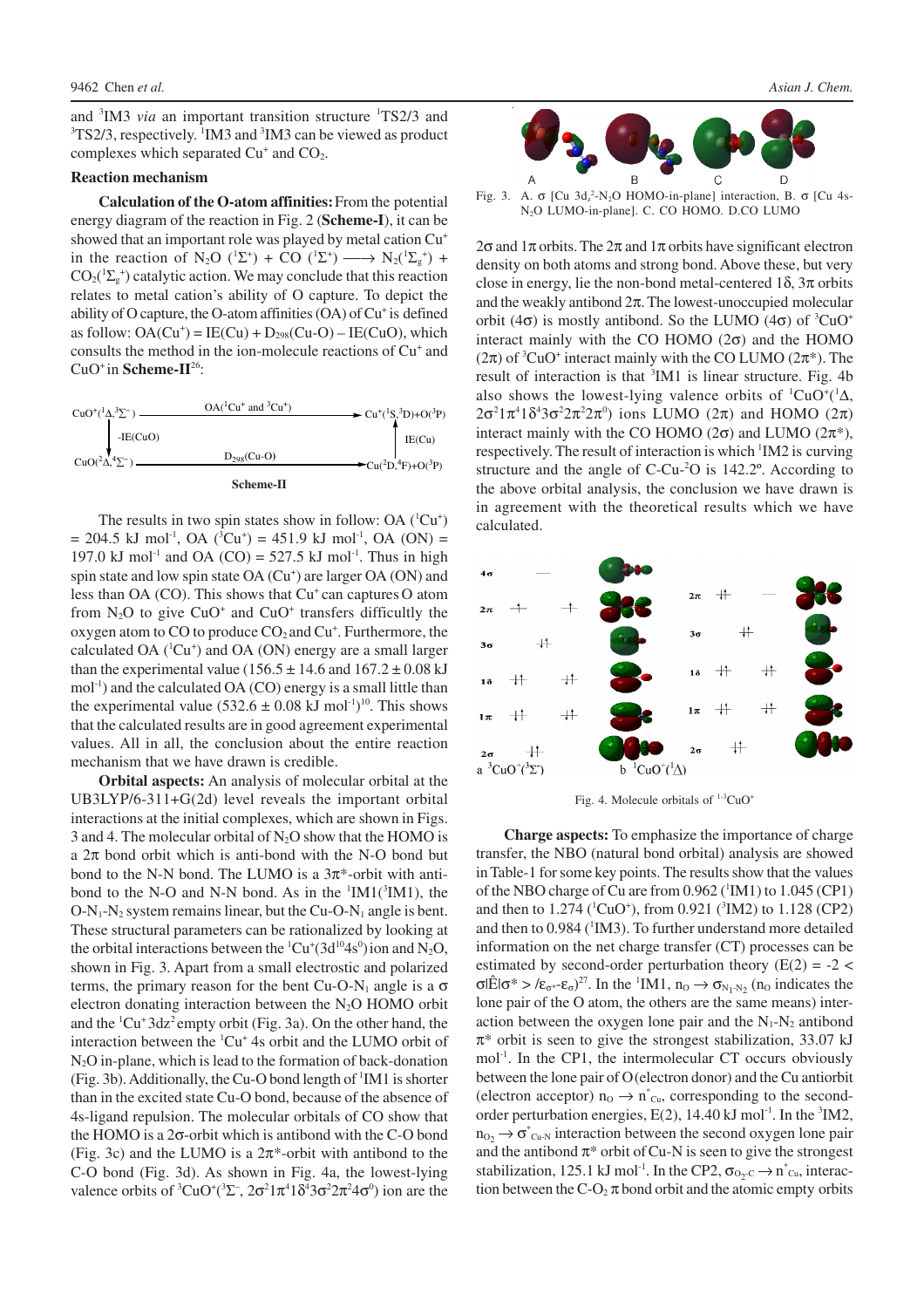Vol. 25, No. 17 (2013) Theoretical Study of Catalytic Reaction Mechanism of CO with N<sub>2</sub>O by Cu<sup>+</sup> 9463

| TABLE-2<br>NBO AND ELECTRON CONFIGURATION OF THE Cu ATOM AT THE UB3LYP/6-311+G(2d) LEVEL |                             |                                 |                  |                   |               |                                                   |
|------------------------------------------------------------------------------------------|-----------------------------|---------------------------------|------------------|-------------------|---------------|---------------------------------------------------|
| Analysis of the second-order perturbation theory                                         |                             |                                 |                  |                   |               |                                                   |
| Species (Cu)                                                                             | Values of the<br>NBO charge | Electron<br>configuration of Ni | Donor NBO(i)     | Acceptor $NBO(i)$ | $E(2)$ kJ/mol | $n_i \rightarrow s_{i}$                           |
| $1$ IM1                                                                                  | 0.962                       | $4S^{0.08}3d^{9.95}4p^{0.01}$   | LP O             | $BD^*N_1-N_2$     | 33.07         | $n_{\rm O} \rightarrow \sigma_{N_1-N_2}$          |
| CP1                                                                                      | 1.045                       | $4S^{0.13}3d^{9.81}4p^{0.01}$   | LP O             | $LP^*$ Cu         | 14.40         | $n_{\Omega} \rightarrow n_{\Omega}$               |
| $3$ IM2                                                                                  | 0.921                       | $4S^{0.44}3d^{9.62}4p^{0.01}$   | LPO <sub>2</sub> | $BD^*$ Cu-C       | 125.10        | $n_{O_2} \rightarrow \sigma_{Cu-N}$               |
| CP2                                                                                      | 1.128                       | $4S^{0.18}3d^{9.68}4p^{0.02}$   | $BD O2-C$        | $LP^*$ Cu         | 46.23         | $\sigma_{\text{O}_2-C} \rightarrow n_{\text{Cu}}$ |
| $\mathrm{^{1}IM3}$                                                                       | 0.984                       | $4S^{0.06}3d^{9.95}$            | LPO <sub>2</sub> | $BD^*O_1-C$       | 412.50        | $n_{O_2} \rightarrow \sigma_{O_1-C}$              |

of Cu are seen to give the strongest stabilization, 46.23 kJ mol<sup>-1</sup>. In the <sup>1</sup>IM3,  $n_{O_2} \rightarrow \sigma_{O_1 \cdot C}^*$  interaction between the  $O_2$  lone pair and the  $O_1$ -C antibond is seen to give the strongest stabilization,  $412.5$  kJ mol<sup>-1</sup>. From the NBO analysis, the Cu-O bond is ionic in the  $[CuONN]^+$   $(IM1)$  and  $[CuOCO]^+$   $(IM3)$  adducts and characterized by a small covalent contribution in the other minima. The most important thing are <sup>1</sup>IM1 without <sup>1</sup>TS but after CP1 to products  $N_2$  and CuO<sup>+</sup> by scanning bond length of  $N_1$ -O and  ${}^3$ IM2 without  ${}^3$ TS2/3 but after CP2 to product complex <sup>1</sup>IM3, which means the O has moved to the Cu from the  $N_2O$  and the O has moved to the CO from the CuO<sup>+</sup>. In the whole cyclic reaction, the Cu<sup>+</sup> is associated with an activation of N2O and it can be considered as oxygen transfer processes, namely the O atom in  $N_2O$  migrates to CO.

**Potential surface topology and crossing points:** Crossing seams and spin inversion processes are the subject here. Spin inversion is a nonadiabatic process, we need to inspect a crossing seam on the singlet and the triplet potential energy surfaces to know the mechanism of the N<sub>2</sub>O ( ${}^{1}\Sigma^{+}$ ) + CO ( ${}^{1}\Sigma^{+}$ )  $\longrightarrow$  N<sub>2</sub>( ${}^{1}\Sigma^{+}$ ) +  $CO_2(^1\Sigma_g^+)$  conversion. We performed single-point computations of the singlet state as a function of the structural change along the IRC of the triplet state and vice versa. Such analyses will help us to locate the crossing points. Furthermore, it should be noted that the crossing points obtained in this way could not be considered as the true minimal energy crossing points (MECPs) between two spins state PESs, because when the reaction reaches the vicinity of crossing points, the crossing points in low spin state may mix with that in high spin state that will increase the energy<sup>28</sup>.

In Fig. 5a, to obtain CP1, we have attempted to calculate the structure of the singlet-triplet crossing point in the following way: Defining the  $O-N_1$  bond distance as the reaction coordinate, the structure of the singlet state was obtained at several points along the reaction path (the solid lines), by keeping only the latter distance fixed  $(1 \text{ Å})$  and optimizing all other geometrical parameters. A single-point energy calculation of triplet state was then performed at each of these structures (the dotted lines). As such, CP1 was observed that is about located at  $S =$ 6 with a relative energy of 101.8  $kJ$  mol<sup>-1</sup>. The complex at this point has the  $C_s$  geometry and the  $^{1-3}A'$  electronic configuration, which the dissociating N-O bond distance is 1.718 Å and the forming Cu-O bond distance 1.846 Å. In Fig. 5b, the solid lines are the single-point energy values of each optimized point along the IRC paths  $(2.0 \text{ Å})$  in the triplet state and the dotted lines are the single-point energy values in the singlet state on the geometries of each optimized point along the triplet state



Fig. 5. Potential energies cure-crossing points diagram between two spin state PESs

IRC path. We found that the crossing point CP2 is about located at  $S = 16$  with a relative energy of 3.0 kJ mol<sup>-1</sup>. The complex at this point has the Cs geometry and the  $1-3A'$  electronic configuration, which the dissociating Cu-O bond distance is 1.928 Å and the forming C-O bond distance 1.843 Å. The singlet and the triplet potential energy surfaces can begin to touch and likely to change its spin multiplicity from the singlet to the triplet states at CP1, then the triplet to the singlet states at the CP2. Appearance of the crossing point CP1 is a very interesting at this crossing region, which does play an essential role and effectively decreased activation energy from 257.6 kJ mol<sup>-1</sup> to 101.8 kJ mol<sup>-1</sup>. The crossing point CP2 appears before the transition state  ${}^{3}TS_{2/3}$  in this crossing region, so it does play an essential role in the entire system of